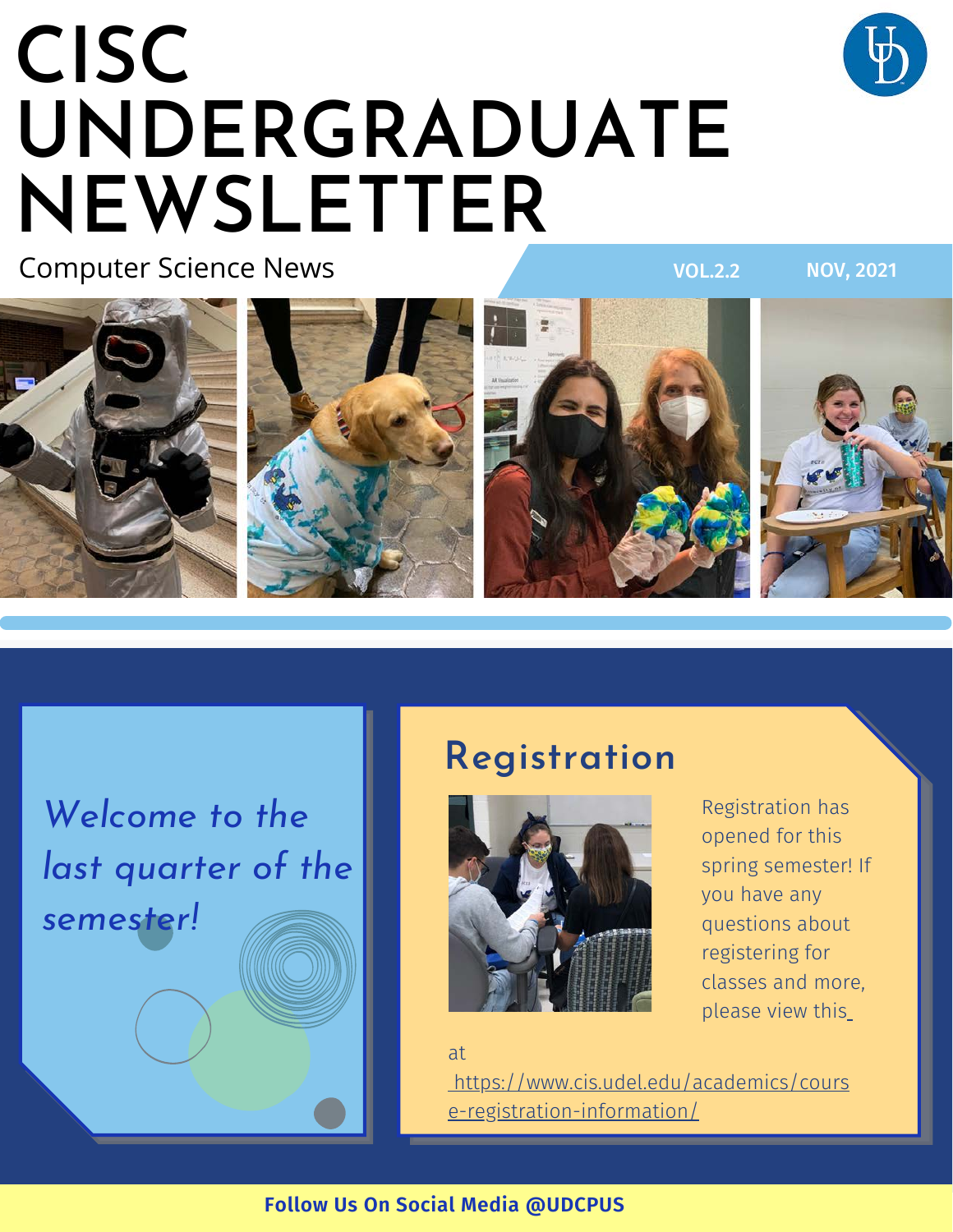



#### **STUDENT SPOTLIGHT**

Hello! My name is Brennan Gallamoza and I am a Computer Science major with a concentration in Bioinformatics and minors in Biology and Mathematics. I'm primarily interested in using medical data to build machine learning models. I started my undergraduate career in the College of Health Sciences, but eventually transitioned into CS after realizing my passion was in manipulating data. Currently, I'm working with Dr. Beheshti's lab (Healthy lAIfe lab) to use pediatric data to predict COVID-19 hospitalizations in minors. I hope to use what I learned in research to become a better data scientist. Research is a great way to learn how to tackle abstract problems using what you've learned in undergrad; I highly recommend it to anyone considering research!



#### **FACULTY SPOTLIGHT**

How do you get computers and people to coordinate activities as a team? How about choose rational actions in cutthroat competition to one another? Even better: collaborate, even when each is only in it for their own self-interest? You could better coordinate disaster responses, help people be more active by collaborating with their mobile and wearable devices, and allow fleets of personal electric cars to make money when parked (by pretending to be a giant virtual battery).

Prof. Decker's Multi-Agent Systems Lab works on all these problems and more (like how do you learn, when everyone you are working/competing with is also trying to learn?).

When not collaborating with his students and intelligent devices, he enjoys cooking, baking, mixology, zymurgy, hiking, and gardening.



What do you mean I forgot a semicolon. Professor Silber's adorable cat



Professor Shatkay's pup, who enjoys sitting in the dishwasher, when not **MEET PERCIVAL**



playing in roses.

### Follow Us On Social Media @UDCPUS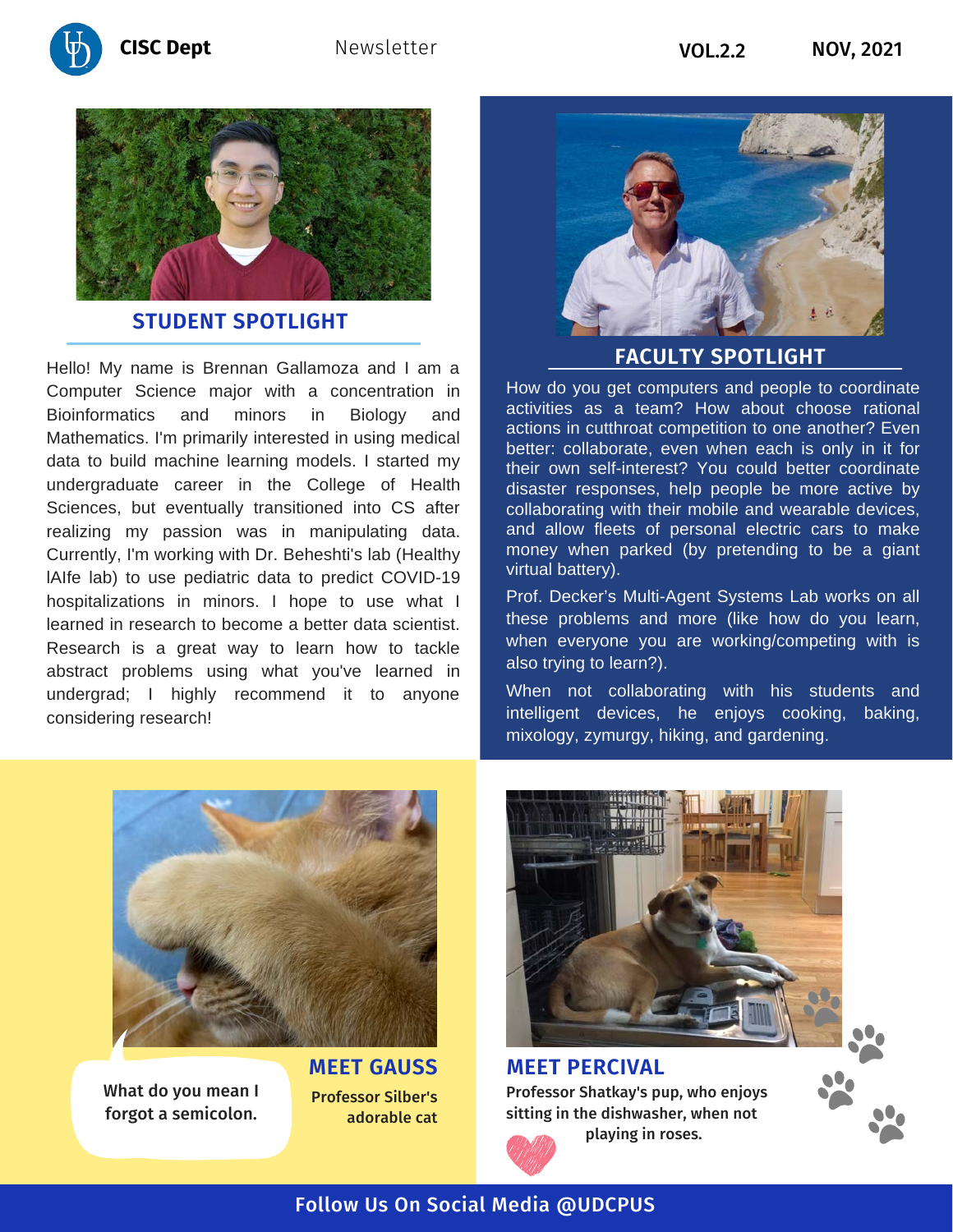



## **CISC DEPARTMENT DAY**

Thanks to you all, we had excellent participation in UD's very first CISC Department Day!!

We gave away almost 500 of our Department T-shirts. The T-shirts were designed by Lisa Pathania (right) and chosen by you in the T-shirt contest last year. We also gave away almost 500 laptop stickers with the winning design by Lauren Baron.



In the evening **ACM** and **ACM-W** sponsored an interesting and informative *Alumni in Industry Night*, featuring alumni speakers Sarah Joyce, Eric



S*how Your Spirit!*

Show your department spirit by wearing your T-shirts on Fridays!

Send us your t-shirt results & have it featured on social media with your friends. Email us at udcpus@gmail.com

Nahe, and Mark Wolgin from JP Morgan Chase, Toby Boyd from Computer Aid, Inc, Erin O'Conner

from W.L. Gore, and Hansen Shi from Mountain State Software Solutions. The conversation was lively and the audience was very appreciative of being able to learn from our alumni's experiences.

The day was a fun and exciting day of tie-dying and more. We hope you all had great shirt results and cannot wait to see all the resulting t-shirts around campus.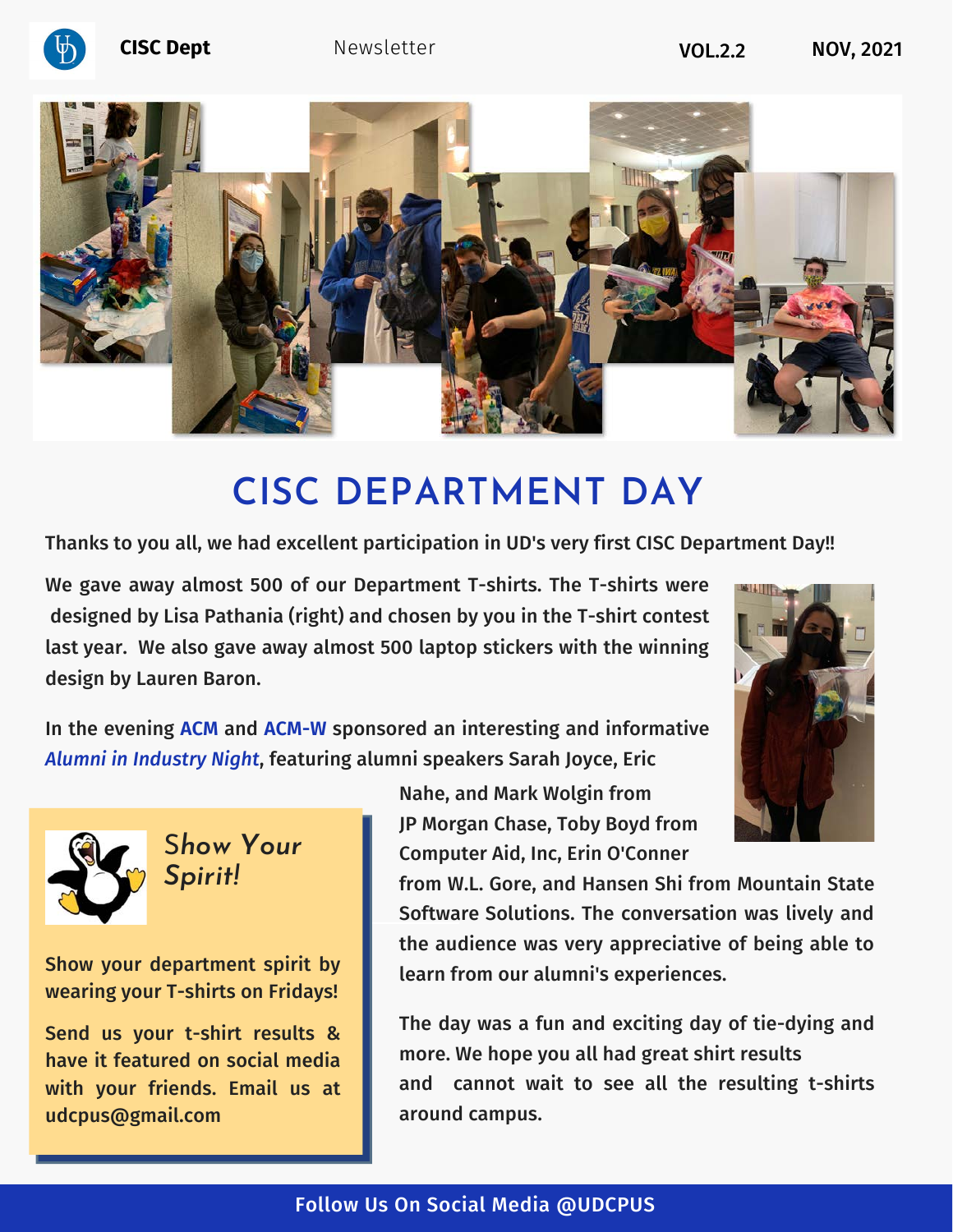

## Blue and Golden Days!

This month we've had multiple Blue and Golden Days. On these days current computer science students and professors meet with prospective students to recruit them and have them join our department!













# CISC HALLOWEEN PARTY

On October 29th, students and faculty showed up to Smith where they were treated to candy, spooky costumes, and Halloween fun!